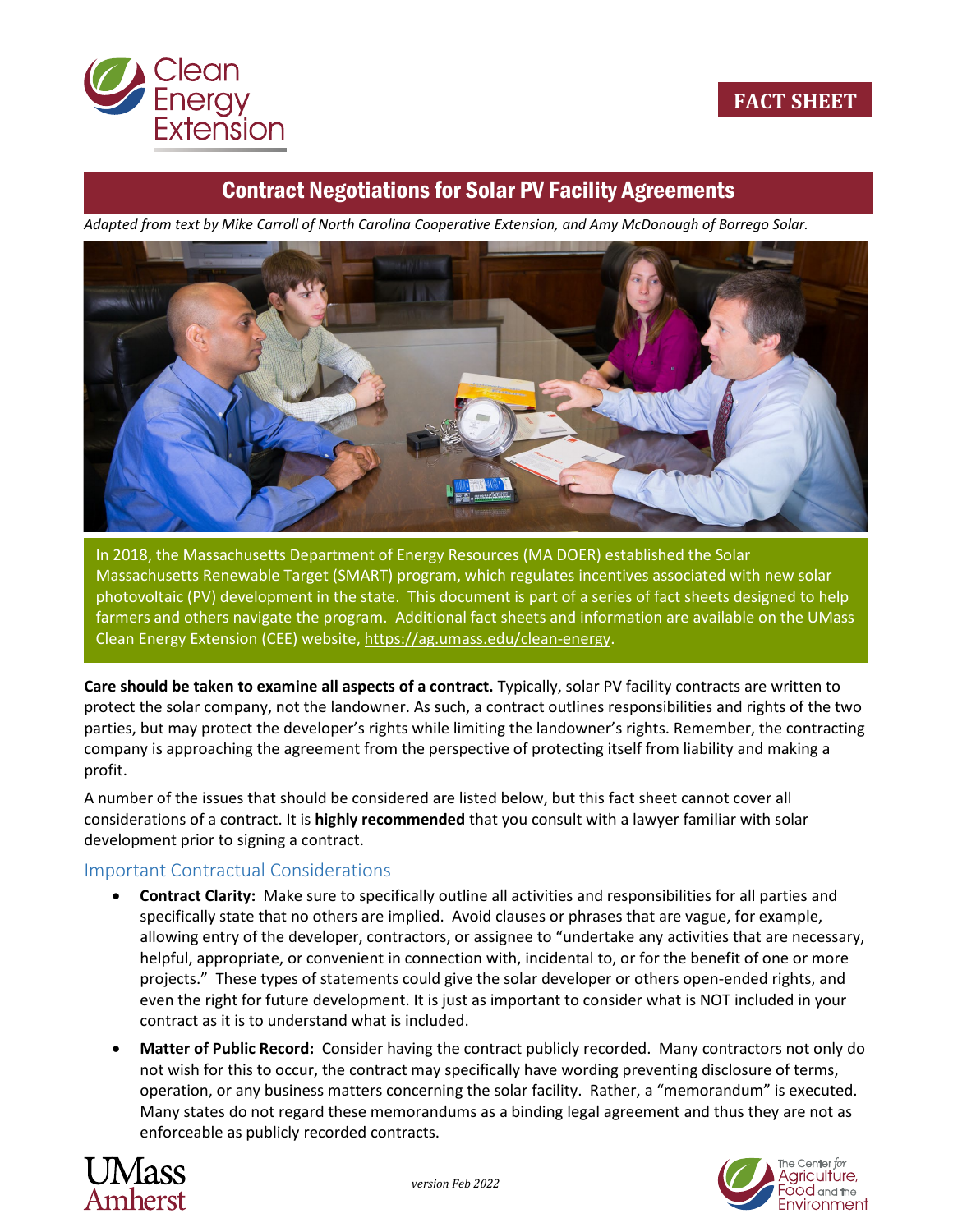- **Legal Jurisdiction:** If there is a dispute or legal matter, what state determines the applicable laws? Some contracts specify that all legal matters be handled by arbitration in the state of the contracting company's origin or operation. Insist that all legal matters and disputes follow local state laws and that disputes be settled within the state that the solar facility is physically located.
- **Contractor's Interest:** Does the contract require the landowner to protect the developer or contractor's interest? If so, this broad term may imply legal fees, liability insurance, or other matters. Avoid such clauses and terms. Specifically outline exactly what is needed by the contractor rather than providing a general, unclear clause that might increase the landowner's risks.
- **Sub-Contractors:** Who is responsible for disputes with sub-contractors, sub-lessees, or others? As a landowner, it is especially critical to separate your responsibility from those of the contractors/developers. Otherwise, legal action which you have no control over may result.
- **Liability:** Who is liable for injury of a person or property during establishment, operation, or maintenance of the solar panels? In some cases, landowners may become entangled in legal disputes over worker injury. Make sure to protect yourself against such situations by specifically outlining liability and responsibilities, including liability of injury to workers, visitors to the site, potential environmental damage, fire, vandalism, or other unintended consequences. Liability insurance costs and needs for commercial property may greatly differ from liability insurance for farmland. As such, make sure the contract clearly specifies who owns the equipment and who is responsible for damage to equipment or for personal injury. Make sure the developer/contractor is properly insured for the property and liability, and that as the property owner you are listed as an additional insured on all policies. In addition, it should be made clear that anyone performing work on the property should have proper insurance and workers compensation coverage.
- **Fencing and Security:** Responsibility for maintenance of fencing and security around the solar array should be clearly outlined in the contract.
- **Property Rights:** Easement privileges, rights of way, permission to enter the property at will, and the right-to-work of other parties should be considered carefully. Leases allow a landowner to provide a tenant exclusive rights for a specific time period and are easily terminated after that time. An easement provides the owner the right to continue using his/her land but transfers an interest in the property, and associated rights, to a third party. They are often recorded with the deed. As such, they are not easily terminated.
- **Property Access:** Does the contract allow the developer/contractor access to the land at any time? Some clauses allow entry, without notification, at any time during the term of the contract. Specifically outline who has access to property and under what terms or conditions. Failure to do so may allow the contractor, developer, sub-lessee, or others access at any time without notification to the landowner.
- **Solar Array Setbacks and Site Usage:** Carefully consider any defined easements around the solar array in case you anticipate building on the property or using land adjacent to the system during the lease term. Any structure built will need to be located outside of those easements, and not shade the array or cause any issues with system production. Understand what limitations, if any, there are to use the property around the solar project. Review where access roads and utility poles will be placed, and any restrictions under and around these structures.
- **Contract Transferal:** Can the contract or any agreement/obligation of the contract be sold, transferred or assigned to another party? If so, what are the terms? Changes in solar facility ownership are extremely common in the industry. The ability to sell a contractual obligation may mean that the company or individual you contract with today is not the same tomorrow. Additionally, if allowed in the contract, the company/contractor to which the agreement is transferred may be limited in liability or simply not agree to all original terms. In some cases, transferal of the agreement may be to a company/contractor that does not have the ability to provide adequate financial backing or proper